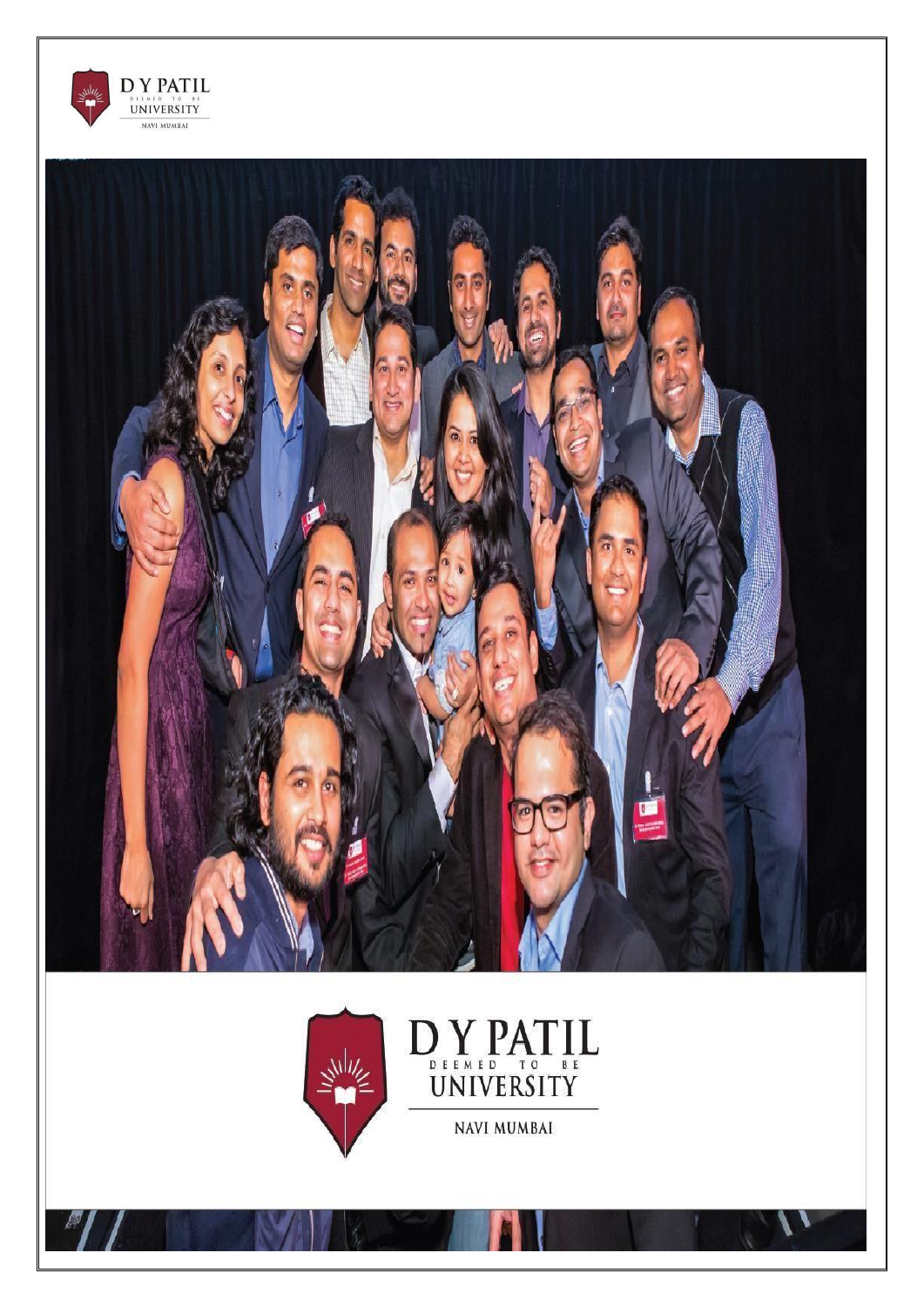

# **Distinguished Alumni**



# **Dr. Rahul Gethe**

Deputy Commissioner (Additional Charge) & Co-rdinator-COVID19TEAM,Navi Mumbai Municipal Corporation Officer on Special Duty (Minister for Urban Development & PWD ,Government of Maharashtra)



# **Dr.Pritam Gopinath Munde**

Member of the 17th Lok Sabha of India. She represents the Beed constituency of Maharashtra. Undergraduate–MBBS - Padmashree Dr. D. Y. Patil Medical College(2005)Postgraduate–MD- Dermatology Venereology & Leprosy– Dr. D. Y. Patil Medical College (2010)



# **Dr. Shrikant Eknath Shinde**

Member of the 17th Lok Sabha of India. He represents the Kalyan constituency of Maharashtra. Undergraduate– MBBS- Padmashree Dr .D.Y.Patil Medical College (2011) Postgraduate– MS-Orthopedics–Dr. D.Y.Patil Medical College(2014)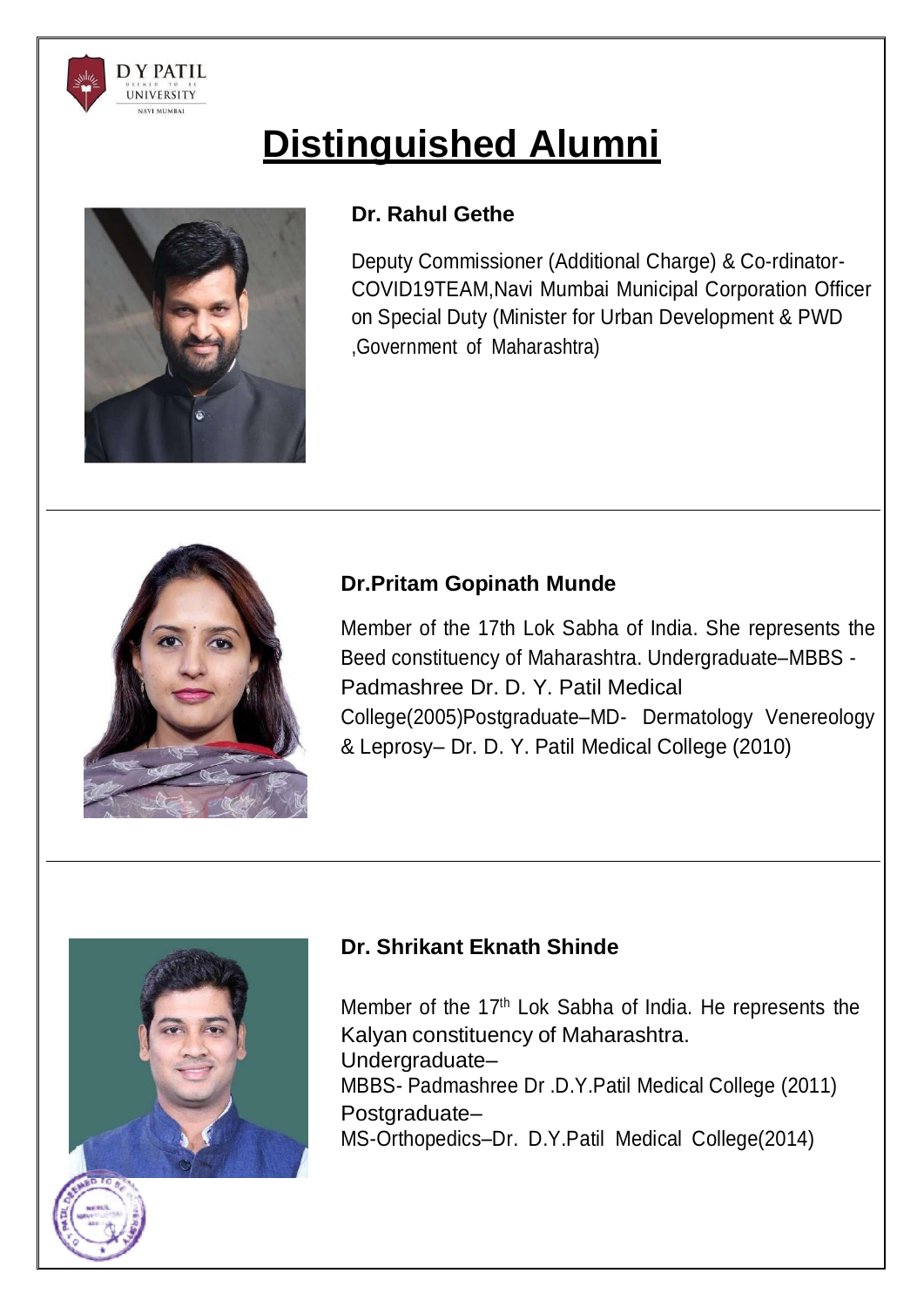



# **Dr. Amit Nagpal**

He is the first simulation expert in India. He is now trainer to many of her buddings imulation trainees.



# **Dr. Suranjana**

Editorial Director of India's first and only medical magazine-Lexicon, which is a completely medical student operated initiative. It's in its 8 years of successful editorial. Writers, bloggers and artists from all over India's finest medical colleges are a part of this. I've been a contributor to Hutchison's Clinical Methods 24th Edition



# **Dr. Manjot Marwah**

Co-authored several chapters in Dermatology text books. Recipient of XI International Society of Dermatology Global Education Award 2013 among many ot her awards.

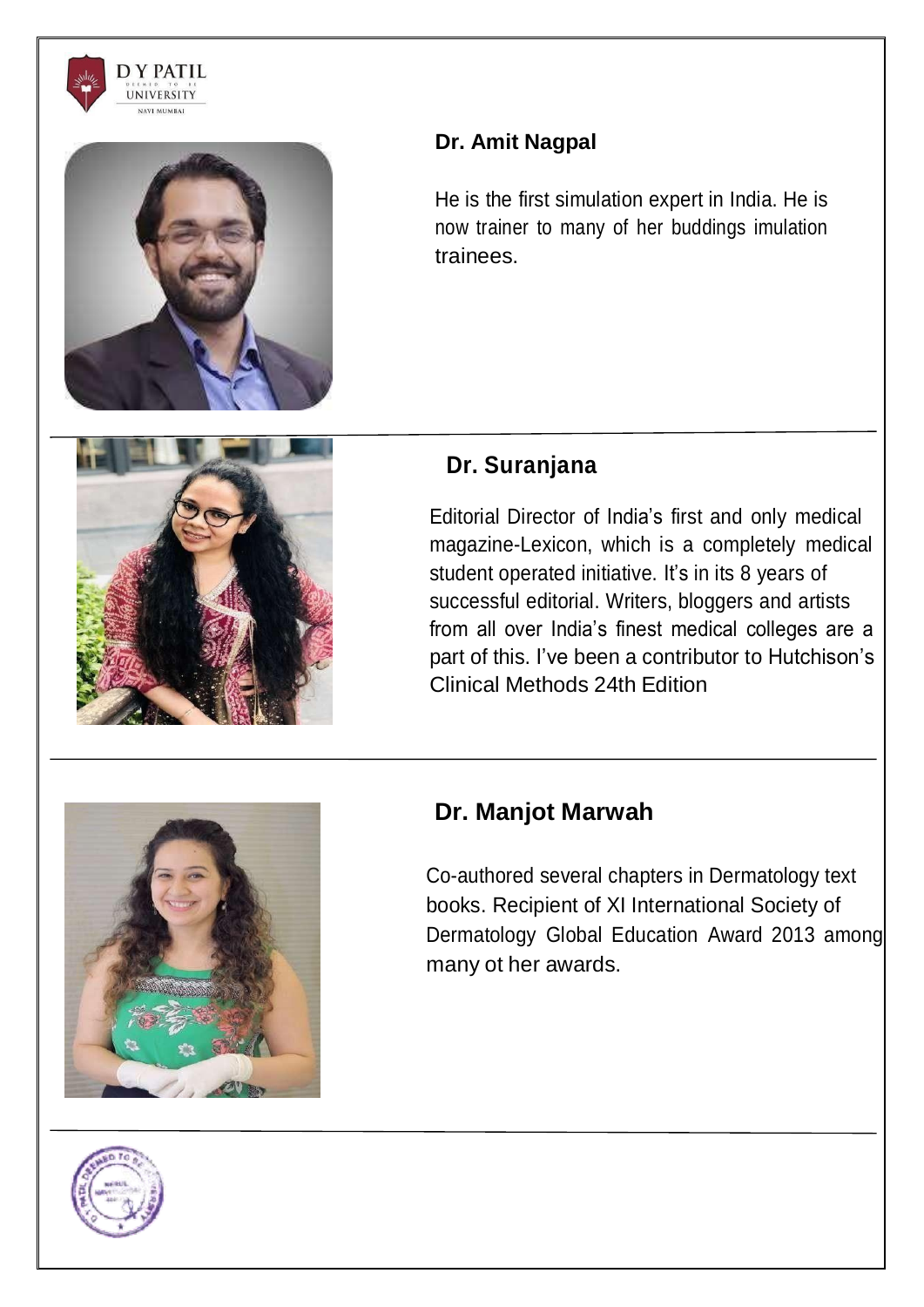



# **Mr. Krishna Mishra**

.

Mr. Krishnkant Mishra is one of these alumni who make us stand tall. Krishna, as he was popularly known, joined department of Electronics at RAIT in 2009.he was popular among all students, peers and faculties for various activities in campus. He was appointed as General Secretary of student union council for 2013-14.



# **Shilpi Pathak Batch (2003-2007)**

D. Y. Patil University was a great stepping stone for me to attain the right skills and knowledge to run the operations of a privateequity funded M&A-based technology company. I graduated from D. Y. Patil University securing first class with distinction and was among the highest scorers in the subjects of Management of Information Systems. My engineering studies laid the foundation for my analytical and systematic approach to problem-solving and decision-making.



# **Dr. Alok Sunil Patil YEAR OF PASSING: 2006**

CURRENT DESIGNATION: Assistant Professor of Occupational Therapy – GSMC KEMH

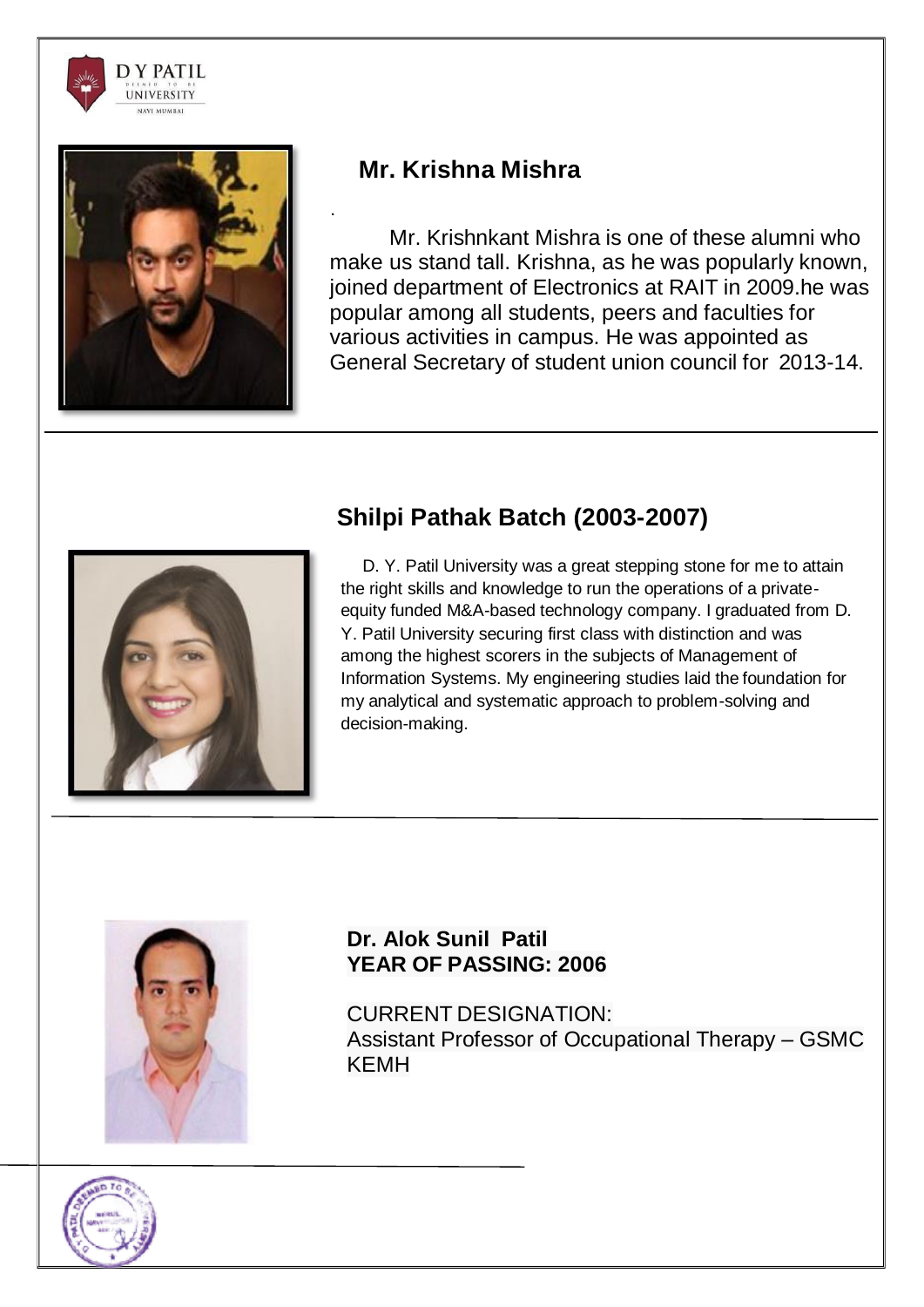



#### **Pravin Jain(2003-2007) Batch Co-founder of Decide. Command cMango**

Mr. Pravin Jain is a hands-on technology Entrepreneur turned investor, both as a GP and a LP. Out of over 20 years of technology experience, Mr. Jain has 14 years of entrepreneurial experience, including as co-founder of Decide. Command cMango. Mr. Jain founded SMP in 2007 and deployed proprietary capital as India Alpha Fund I("IAF I").



# **Parikshit Dar (2003-2007)Batch Co-Founder & Director, Big Tree Entertainment Pvt. Ltd**

Mr. Parikshit Dar **Co-Founder & Director, Big Tree Entertainment Pvt. Ltd**. He completed his MBA in 1997 with Ashish & Rajesh at Sydenham College, Mumbai. Rick began his career working with **Dutch Multinational retailer SPAR**. In 1999 Mr. Dar, joined Ashish & Rajesh to build Big Tree Entertainment Ltd. with expertise in technology, he took charge of the ever expanding tech team at Big Tree.





**Mr. Nilesh Bhanushali Director Adathon Media, LLP.**

'Although every organization wants an effective staff, the Hospitality organization depends almost completely upon its personnel to deliver world class guest experience and College of Hotel Management has taught me to deliver it more efficiently in the best possible way'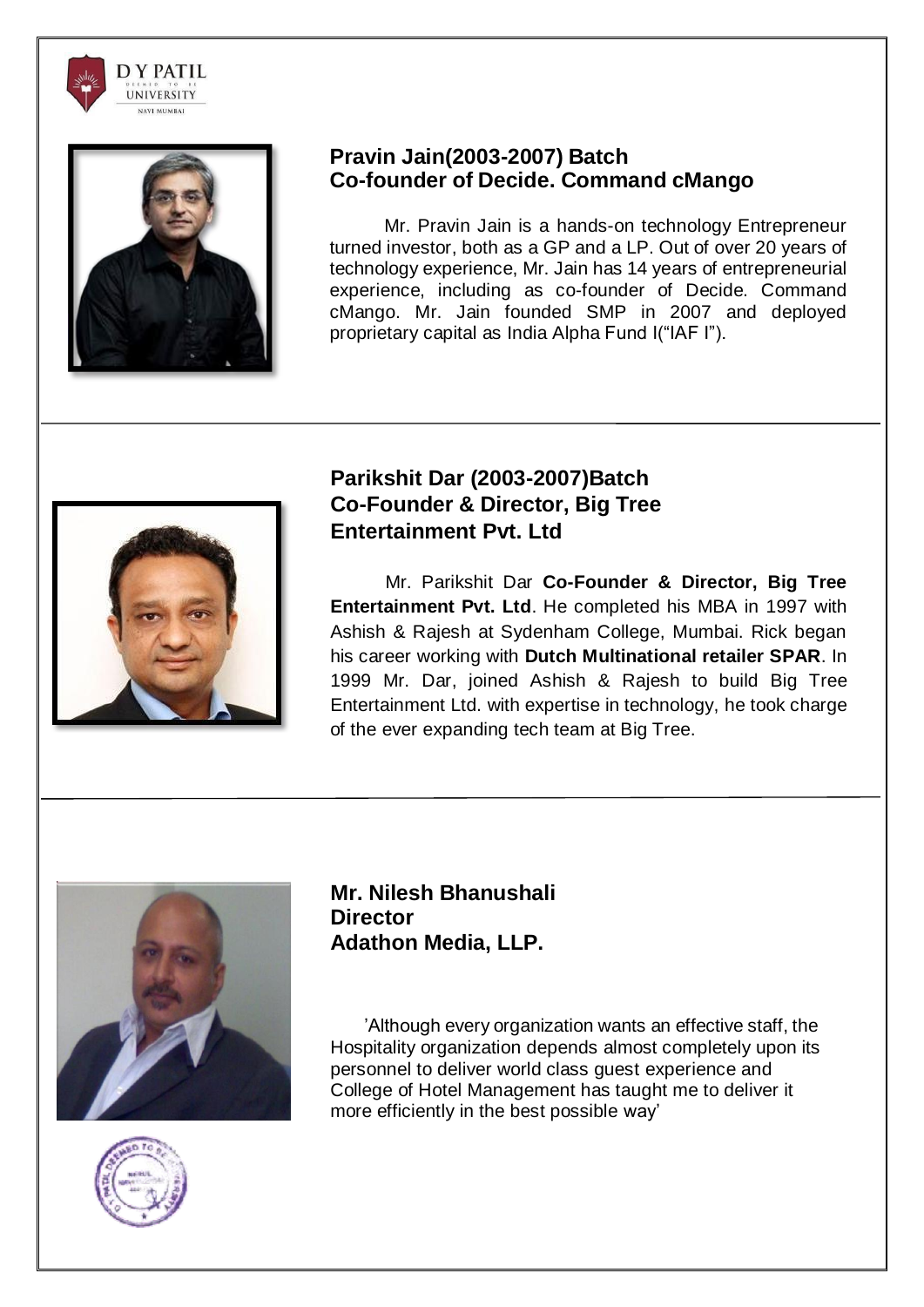



# **Mr. Mandan Kumta**

#### **Manager Caravan Group Of Hotels Southern Governorate, Bahrain**

"Great companies are built by people who never stop thinking about ways to improve the business" .So true about Hospitality Industry. Three years in D Y Patil University trained me into a hospitality professional "



## **Mr. Shailesh Pillai General Manager CBRE Co.**

Hospitality doesn't exist except through the actions of the heart, with care and with real intent. These are some of the vital points of Hospitality Industry. I became the part of hospitality industry from the day I joined DYPU



# **Mr. Girish Bhagnari Proprietor Leave [license.](http://leavelicense.in/) in**

Hospitality is the marrow of community; the life source that produces the very cells Our collective humanity needs to function. College of Hotel Management is where My professional life started."

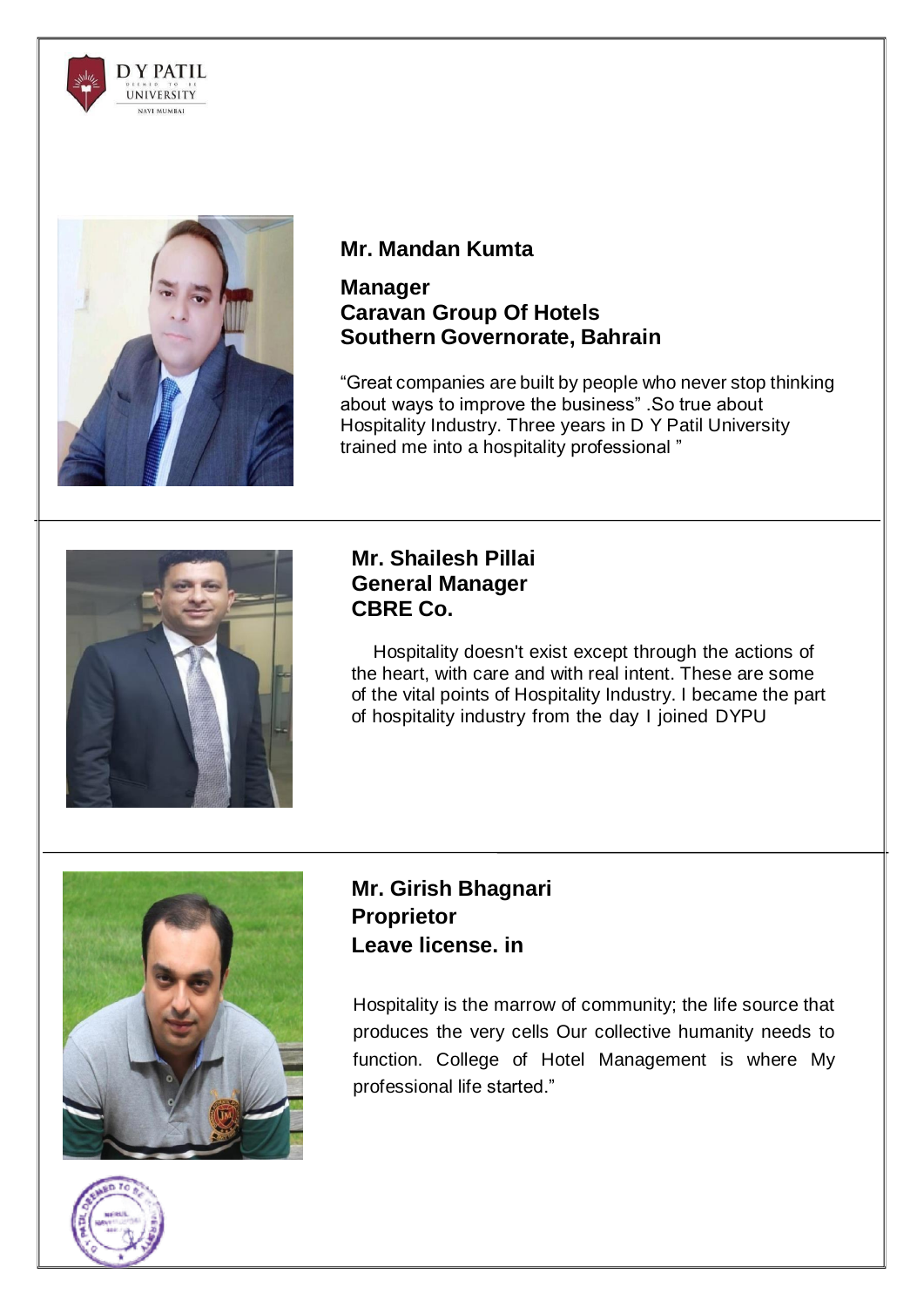



#### **Mr. Davinder Singh Ratti Director Sarhand Foods Pvt. Ltd.**

Hospitality, at its core, is about relationships, and every employee at every company has the ability to speak those responses. Basic ethics of the hospitality professionalism seeded from my alma-mater"



#### **Mr. Ashish Thalakkat Executive Pastry Chef, Fairmount Empress, Canada**

"Career in hotel is challenging and I have always wanted to be part of it. I am so thankful that I took right decision of joining D Y Patil University"



# **Dr. Nidhi Doshi**

I have been blessed to have studied at DY Patil College of OT and to be guided by one of the best faculty members. Due to their guidance, teaching I have been able to work as an OT in India and also in the USA for the past 9 years. Having worked in different settings- school, skilled nursing facility, long term acute care, acute care, inpatient setting and now doing tele therapy.

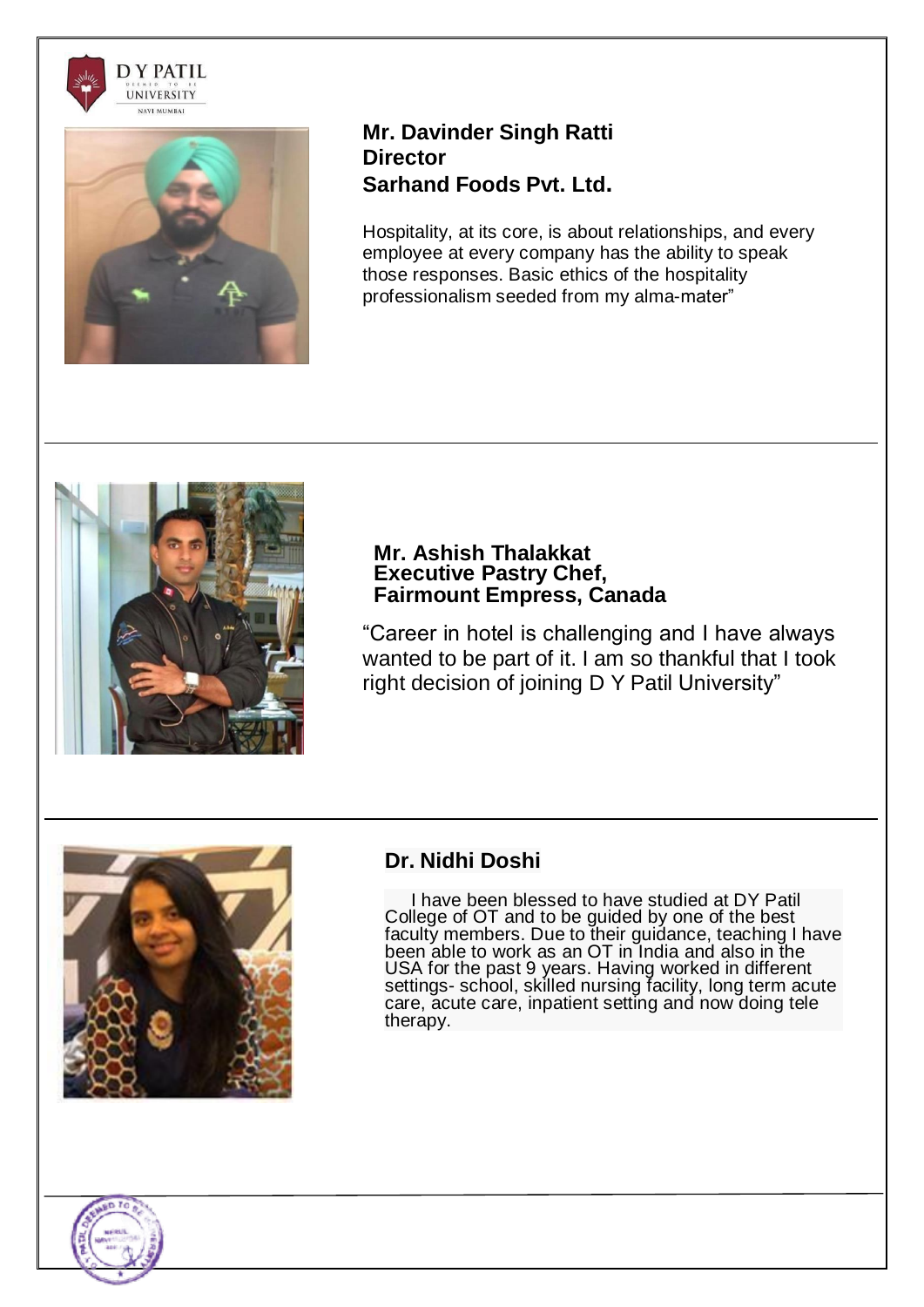



# **Dr. Richa Deshmukh: YEAR OF PASSING: 2018**

I joined the course of Occupational Therapy in October 2013 with absolutely no clue what the course was all about. Having heard about it as a medical profession, but not having a clarity of what it actually is, I believe helped me understand it better. Since the first year began with being clueless, some extra efforts needed to be put in to understand the content of the course



## **Dr. Purnima Kandekar**: **YEAR OF PASSING:2006**

Consultant Pediatric Occupational Therapist at Hinduja Hospital.- Director at Nayesha Child Development Centre.



## **Dr. Deepti Khadye YEAR OF PASSING: 2006**

CURRENT DESIGNATION: Clinical Director and Sr. Occupational Therapist at The Developing Child Centre Dubai